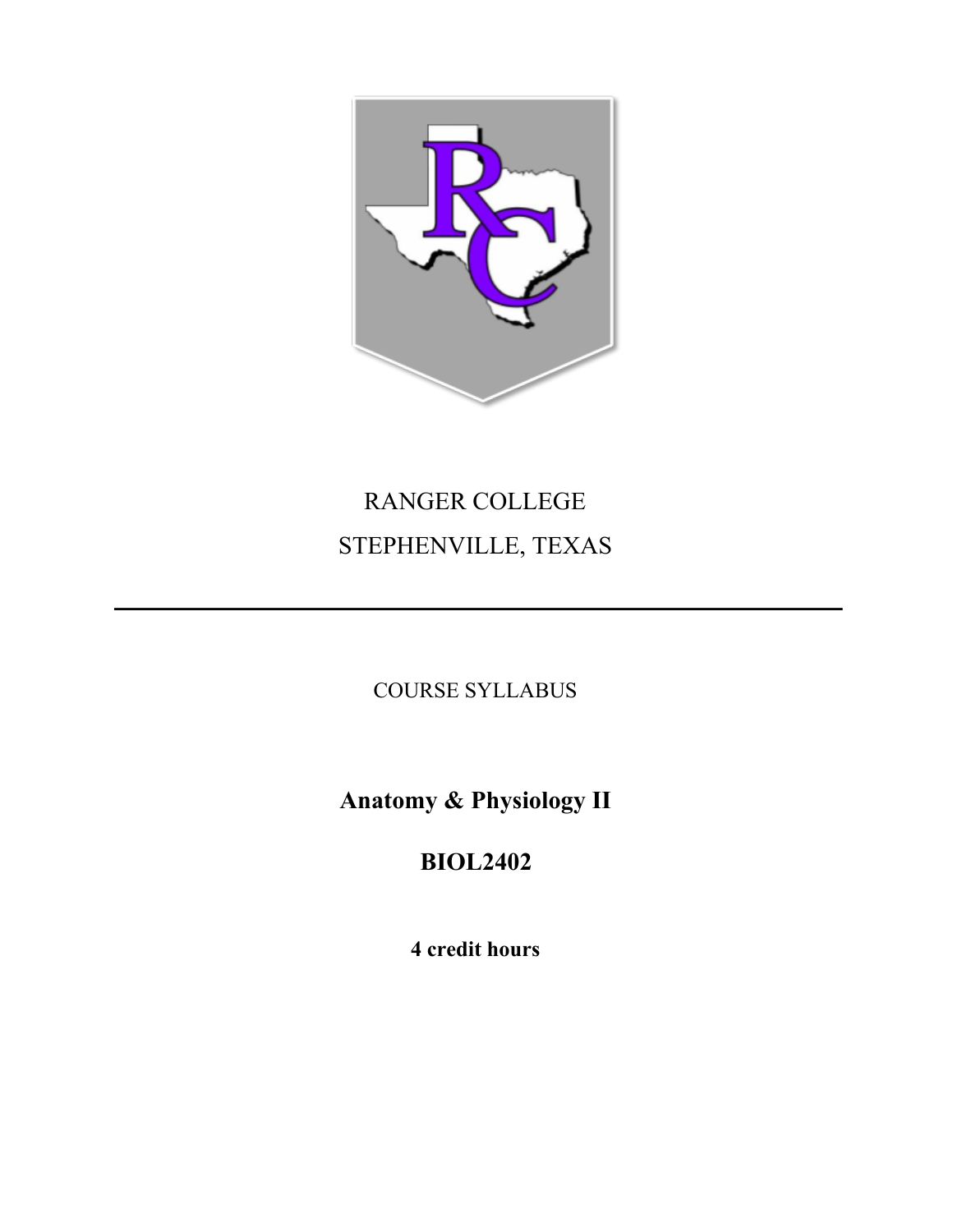# **INSTRUCTOR:**

## **Ed Barnes**

| <b>INSTRUCTOR:</b> Ed Barnes |                             |
|------------------------------|-----------------------------|
| EMAIL:                       | Ed.Barnes@rangercollege.edu |
| <b>HOURS:</b>                | Monday 3p to 6p             |

## **I. Texas Core Curriculum Statement of Purpose**

Through the Texas Core Curriculum, students will gain a foundation of knowledge of human cultures and the physical and natural world, develop principles of personal and social responsibility for living in a diverse world, and advance intellectual and practical skills that are essential for all learning.

## **II. Course Description**

Anatomy and Physiology II is the second part of a two-course sequence. It is a study of the structure and function of the human body including the following systems: endocrine, cardiovascular, immune, lymphatic, respiratory, digestive (including nutrition), urinary (including fluid and electrolyte balance), and reproductive (including human development and genetics). Emphasis is on interrelationships among systems and regulation of physiological functions involved in maintaining homeostasis.

## **III. Required Background or**

## **Prerequisite**

Recommended prerequisite: BIOL 1406

## **IV. Required Textbook and Course Materials**

The textbook for this course is provided by Lumen Learning. There is no separate book to buy. You will have access to the textbook right in Blackboard.

"Laboratory Atlas of Anatomy and Physiology" 6 th edition by Eder. 2009 McGraw Hill. ISBN 10: 0073525677, 13: 978-0073525679

## **V. Course Purpose**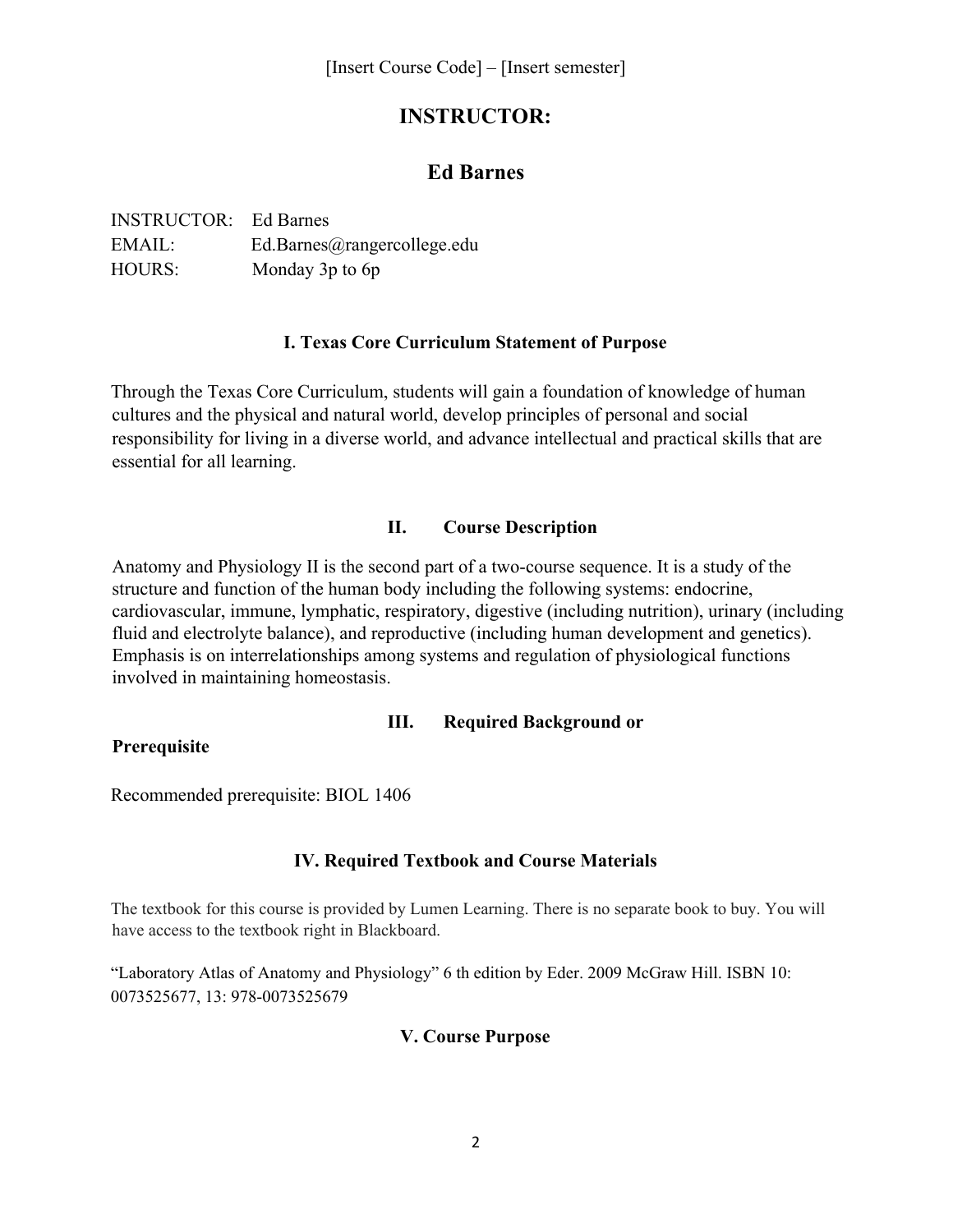#### [Insert Course Code] – [Insert semester]

Courses in the life and physical sciences focus on describing, explaining and predicting natural phenomena using the scientific method. These courses involve the understanding of interactions among natural phenomena and the implications of scientific principles on the physical world and on human experiences.

#### **VI. Learning Outcomes**

Upon successful completion of this course, students will: Use anatomical terminology to identify and describe locations of major organs of each system covered. Explain interrelationships among molecular, cellular, tissue, and organ functions in each system. Describe the interdependency and interactions of the systems. Explain contributions of organs and systems to the maintenance of homeostasis. Identify causes and effects of homeostatic imbalances. Describe modern technology and tools used to study anatomy and physiology.

#### **VII. Core Objectives**

This course meets the following of the six Core Objectives established by Texas:

- ☒ **Critical Thinking Skills (CT)** Creative thinking, innovation, inquiry, and analysis; evaluation and synthesis of information
- ☒**Communication Skills (COM)** effective development, interpretation and expression of ideas through written, oral, and visual communication
- ☒**Empirical and Quantitative Skills (EQS)** The manipulation and analysis of numerical data or observable facts resulting in informed conclusions
- $\boxtimes$  **Teamwork (TW)** The ability to consider different points of view and to work effectively with others to support a shared purpose or goal
- ☐ **Social Responsibility (SR)** Intercultural competence, knowledge of civic responsibility, and the ability to engage effectively in regional, national, and global communities
- ☐ **Personal Responsibility (PR)** The ability to connect choices, actions, and consequences to ethical decision-making

#### **VIII. Methods of Instruction**

1. Lectures (twice weekly) in which the major concepts and theories in anatomy and physiology will be discussed.

2. Labs (weekly) in which major anatomical and physiological principles will be demonstrated by examination of specimens and viewing videos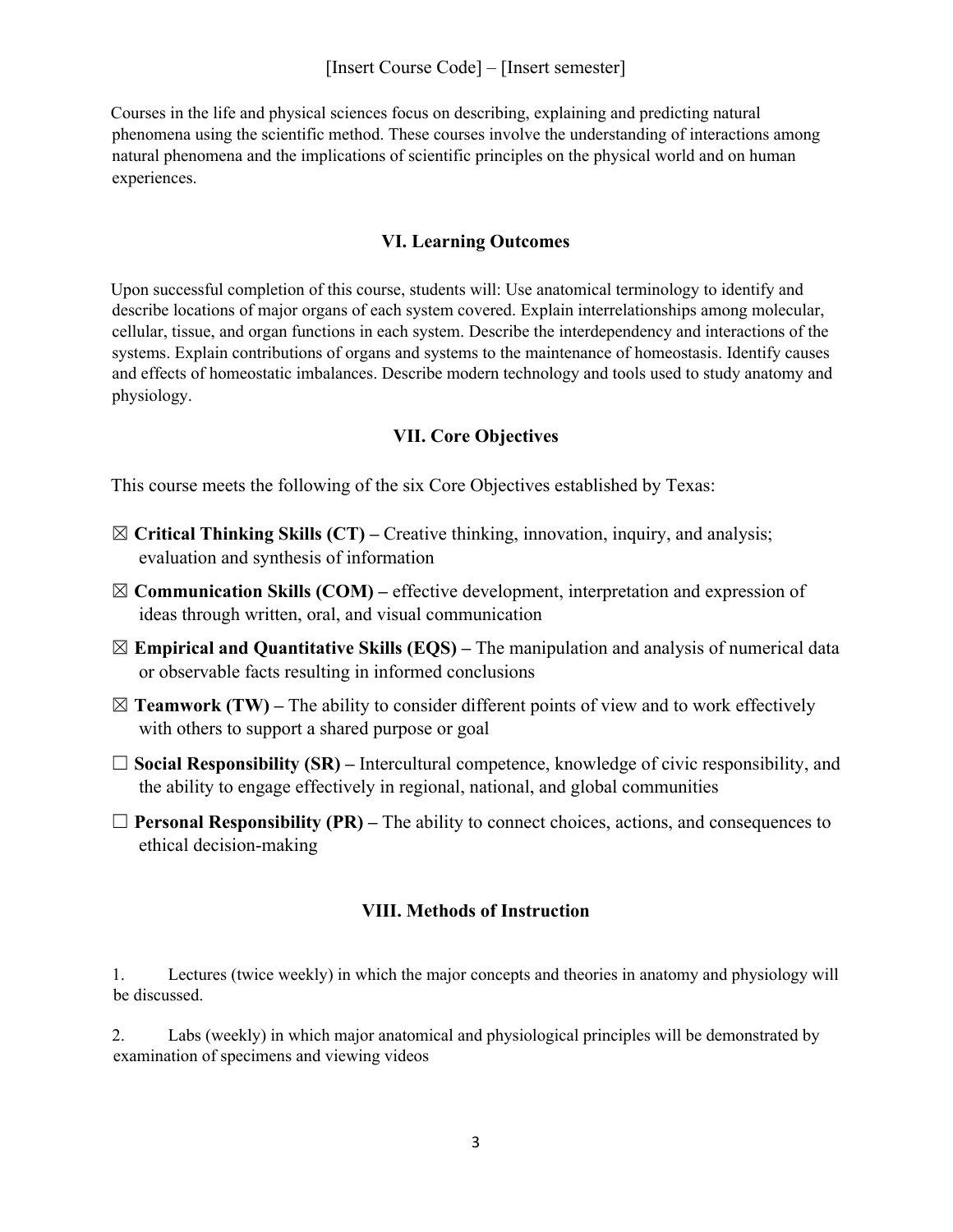#### **IX. Methods of Assessment**

Exams: 3 exams @ 200 points each Comprehensive Final: 200 points Lab Practicals: 150 points each Grading scale:  $A = 90-100\%$  B = 80-89 C = 70-79 D = 60-69 F = Below 60

#### **X. Course/Classroom Policies**

Regular and punctual attendance in all classes and labs is considered essential for optimum academic success. If the student has the equivalence of three weeks of unofficial absences... the instructor may drop the student from the course with a grade of F (Ranger College General Catalog). Students are expected to be seated by the beginning of the lecture period. Excessive tardies (6) may be considered as absences.

Excessive unexcused absences (6) may result in a grade of I (incomplete) and may result in dismissal from the course with a grade of F. It is your responsibility to inform the instructor of an excused absence. An absence is excused if you are excused by the Dean to participate in an authorized College activity. Any student who is disruptive to the class will be dismissed from the class and may be dismissed from the course. Any student found with unauthorized notes (cheat sheets, electronic devices, etc.) during an exam or copying from another student's exam will be subject to disciplinary action. Any student misconduct will be reported to the Dean of Student Services. No tobacco use is permitted in the science building, or other locations on RC campuses.

| k            | Lecture                     | Lab                |
|--------------|-----------------------------|--------------------|
| 1            | <b>Endocrine</b>            |                    |
|              |                             | <b>Medical</b>     |
| 1            | <b>Endocrine</b>            | <b>Terminology</b> |
| 2            | Labor Day                   | <b>Labor Day</b>   |
| $\mathbf{2}$ | <b>Endocrine</b>            | Prac 1             |
| 3            | <b>Digestive</b>            |                    |
| 3            | <b>Digestive</b>            | <b>Endocrine</b>   |
| 4            | <b>Metabolism/Nutrition</b> |                    |
| 4            | <b>Metabolism/Nutrition</b> | <b>Digestive</b>   |
| 5            | Exam 1                      |                    |
| 5            | <b>Heart /Vessels</b>       | Prac <sub>2</sub>  |
| 6            | <b>Heart/Vessels</b>        |                    |
| 6            | <b>Blood</b>                | Heart              |
| 7            | <b>Blood</b>                |                    |
| 7            | <b>Respiratory</b>          | Vessels            |
| 8            | Respiratory                 |                    |
|              |                             |                    |

**Wee**

#### **XI. Course Outline/Schedule**